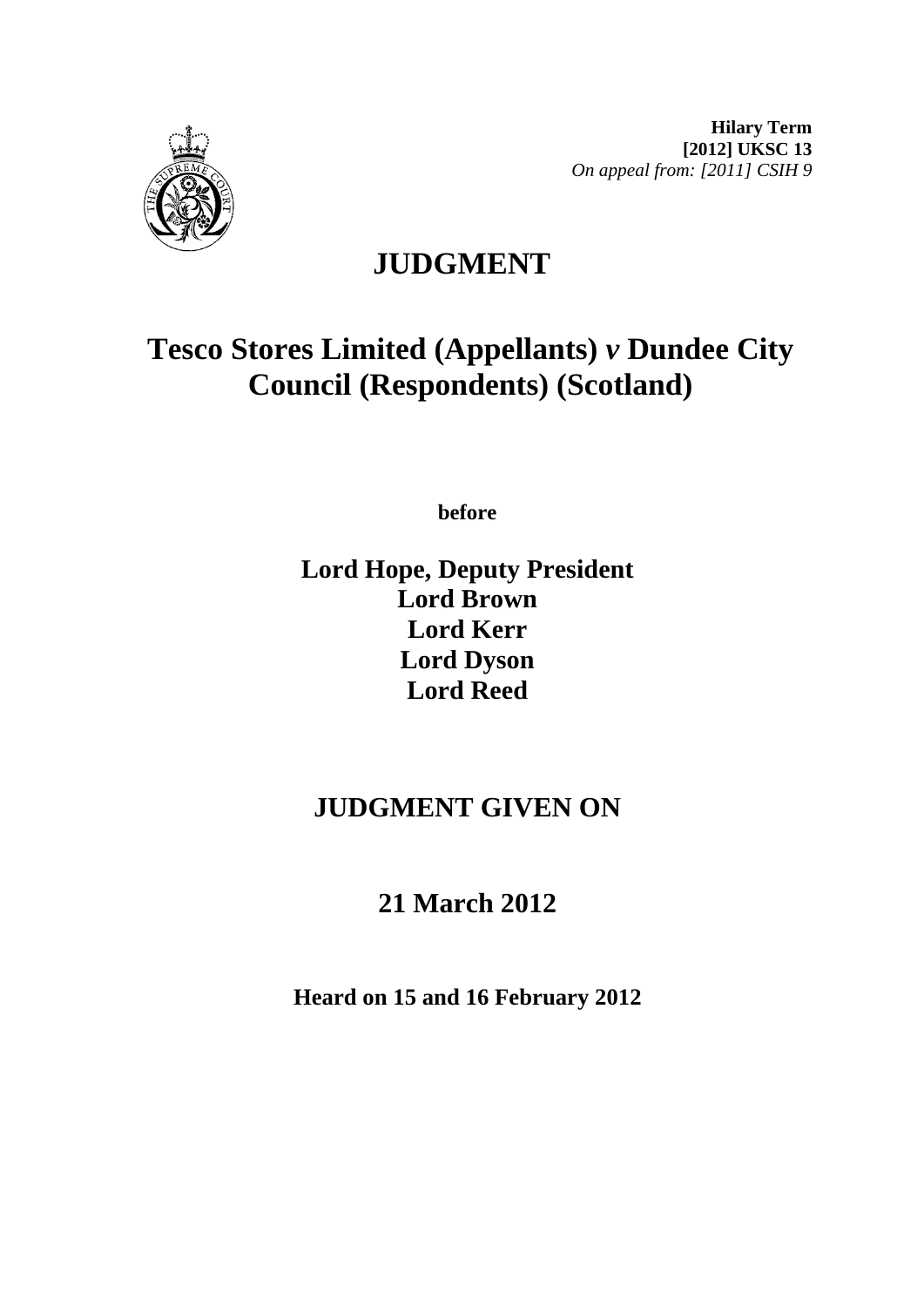*Appellants Respondents*<br>Martin Kingston QC *Douglas Armstrong* (Instructed by Semple Fraser LLP)

*Interveners (Asda Stores Limited and MacDonald Estates Group PLC)*  Malcolm Thomson QC Kenny McBrearty (Instructed by Brodies  $LLP$ )

The Kingston QC<br>
Martin Kingston QC<br>
Martin Kingston QC<br>
Martin Kingston QC<br>
Martin Kingston QC<br>
Martin Communication of the Munro James Findlay QC (Instructed by Gillespie Macandrew LLP)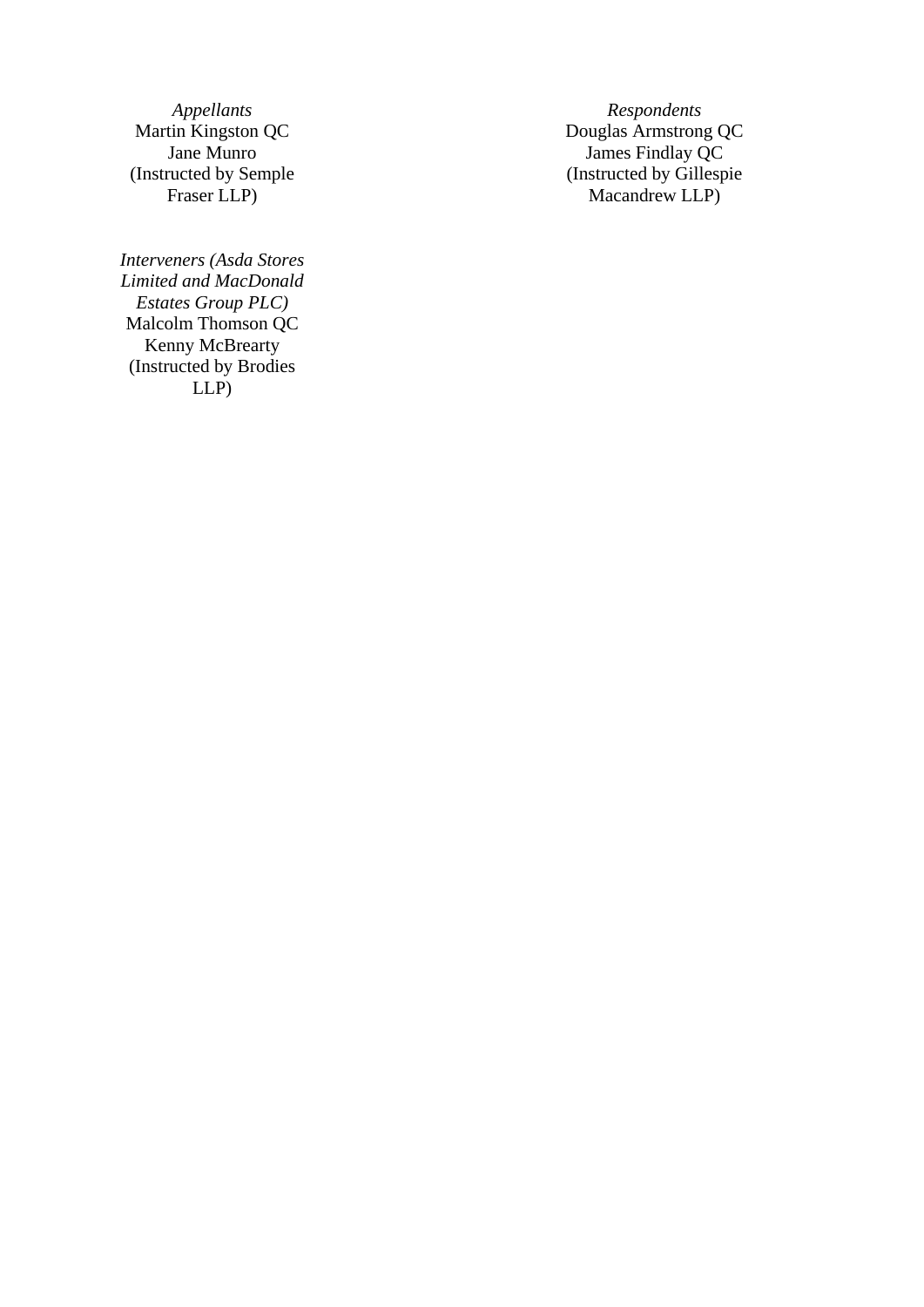#### **LORD REED (with whom Lord Brown, Lord Kerr and Lord Dyson agree)**

1. If you drive into Dundee from the west along the A90 (T), you will pass on your left a large industrial site. It was formerly occupied by NCR, one of Dundee's largest employers, but its factory complex closed some years ago and the site has lain derelict ever since. In 2009 Asda Stores Ltd and MacDonald Estates Group plc, the interveners in the present appeal, applied for planning permission to develop a superstore there. Dundee City Council, the respondents, concluded that a decision to grant planning permission would not be in accordance with the development plan, but was nevertheless justified by other material considerations. Their decision to grant the application is challenged in these proceedings by Tesco Stores Ltd, the appellants, on the basis that the respondents proceeded on a misunderstanding of one of the policies in the development plan: a misunderstanding which, it is argued, vitiated their assessment of whether a departure from the plan was justified. In particular, it is argued that the respondents misunderstood a requirement, in the policies concerned with out of centre retailing, that it must be established that no suitable site is available, in the first instance, within and thereafter on the edge of city, town or district centres.

#### *The legislation*

2. Section 37(2) of the Town and Country Planning (Scotland) Act 1997, as in force at the time of the relevant decision, provides:

"In dealing with [an application for planning permission] the authority shall have regard to the provisions of the development plan, so far as material to the application, and to any other material considerations."

Section 25 provides:

"Where, in making any determination under the planning Acts, regard is to be had to the development plan, the determination is, unless material considerations indicate otherwise –

(a) to be made in accordance with that plan..."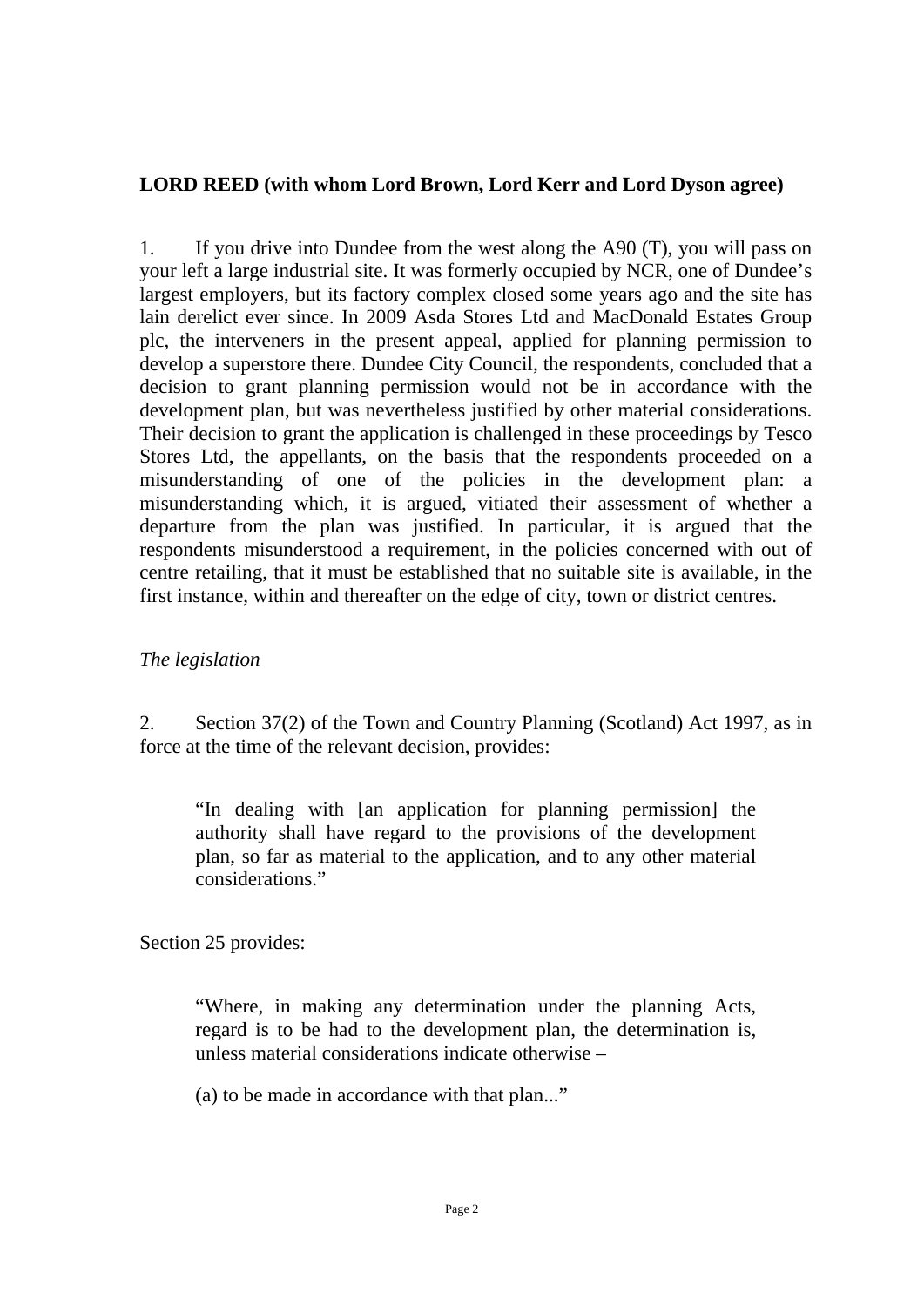3. The development plan in the present case is an "old development plan" within the meaning of paragraph 1 of Schedule 1 to the 1997 Act. As such, it is defined by section 24 of the 1997 Act, as that section applied before the coming into force of section 2 of the Planning Etc. (Scotland) Act 2006, as including the approved structure plan and the adopted or approved local plan. The relevant structure plan in the present case is the Dundee and Angus Structure Plan, which became operative in 2002, at a time when the NCR plant remained in operation. As is explained in the introduction to the structure plan, its purpose is to provide a long term vision for the area and to set out the broad land use planning strategy guiding development and change. It includes a number of strategic planning policies. It sets the context for local plans, which translate the strategy into greater detail. Its preparation took account of national planning policy guidelines.

4. The structure plan includes a chapter on town centres and retailing. The introduction explains that the relevant Government guidance is contained in National Planning Policy Guidance 8, *Town Centres and Retailing* (revised 1998). I note that that document (NPPG 8) was replaced in 2006 by *Scottish Planning Policy: Town Centres and Retailing (SPP 8), which was in force at the time of the* decision under challenge, and which was itself replaced in 2010 by *Scottish Planning Policy* (SPP). The relevant sections of all three documents are in generally similar terms. The structure plan continues, at para 5.2:

"A fundamental principle of NPPG 8 is that of the sequential approach to site selection for new retail developments … On this basis, town centres should be the first choice for such developments, followed by edge of centre sites and, only after this, out of centre sites which are currently or potentially accessible by different means of transport."

In relation to out of centre developments, that approach is reflected in Town Centres and Retailing Policy 4: Out of Centre Retailing:

"In keeping with the sequential approach to site selection for new retail developments, proposals for new or expanded out of centre retail developments in excess of 1000 sq m gross will only be acceptable where it can be established that: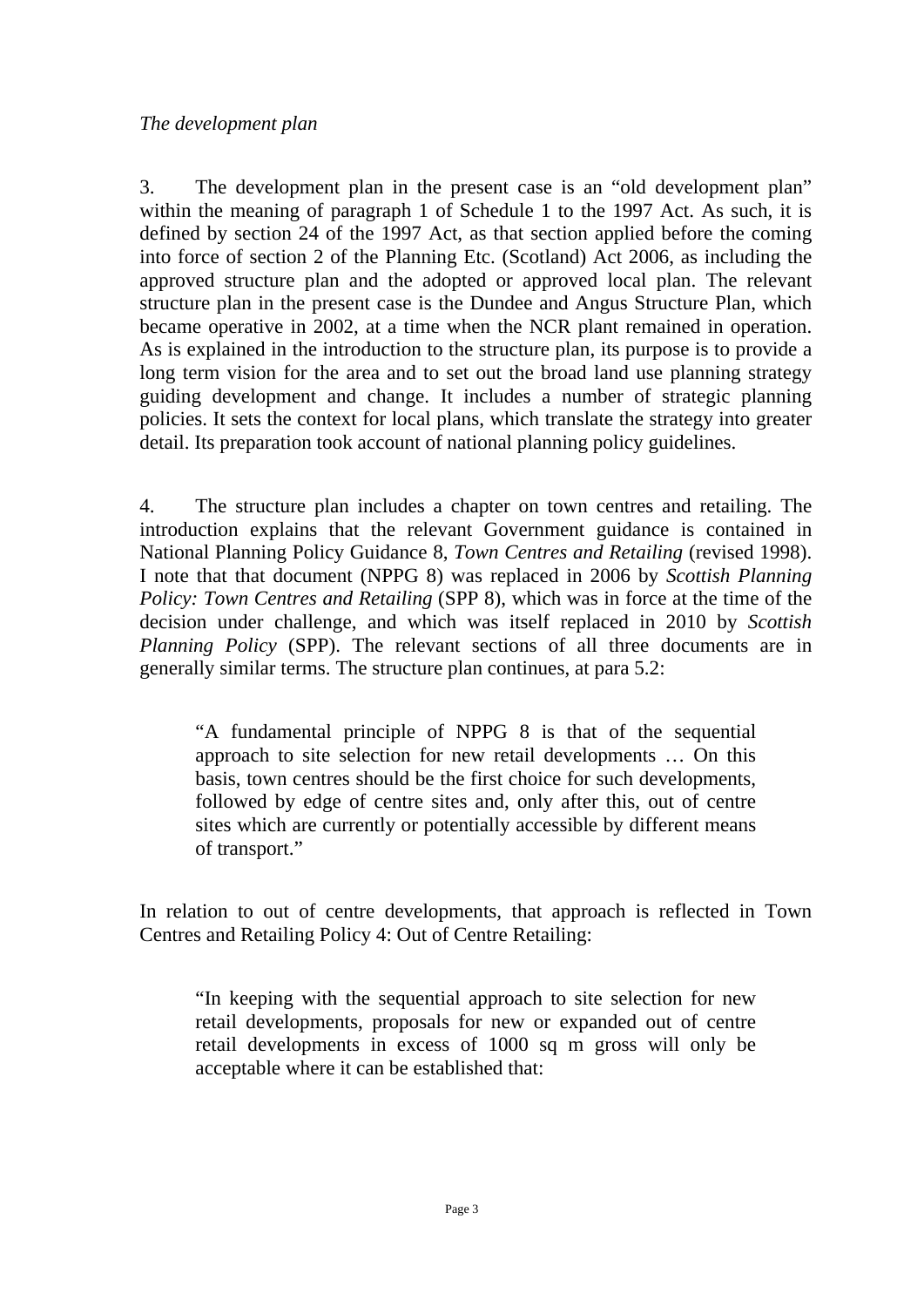- no suitable site is available, in the first instance, within and thereafter on the edge of city, town or district centres;
- individually or cumulatively it would not prejudice the vitality and viability of existing city, town or district centres;
- the proposal would address a deficiency in shopping provision which cannot be met within or on the edge of the above centres;
- the site is readily accessible by modes of transport other than the car;
- the proposal is consistent with other Structure Plan policies."

5. The relevant local plan is the Dundee Local Plan, which came into operation in 2005, prior to the closure of the NCR plant. Like the structure plan, it notes that national planning policy guidance emphasises the need to protect and enhance the vitality and viability of town centres. It continues, at para 52.2:

"As part of this approach planning authorities should adopt a sequential approach to new shopping developments with first preference being town centres, which in Dundee's case are the City centre and the District Centres."

That approach is reflected in Policy 45: Location of New Retail Developments:

"The City Centre and District Centres will be the locations of first choice for new or expanded retail developments not already identified in the Local Plan. Proposals for retail developments outwith these locations will only be acceptable where it can be established that:

a) no suitable site is available, in the first instance, within and thereafter on the edge of the City Centre or District Centres; and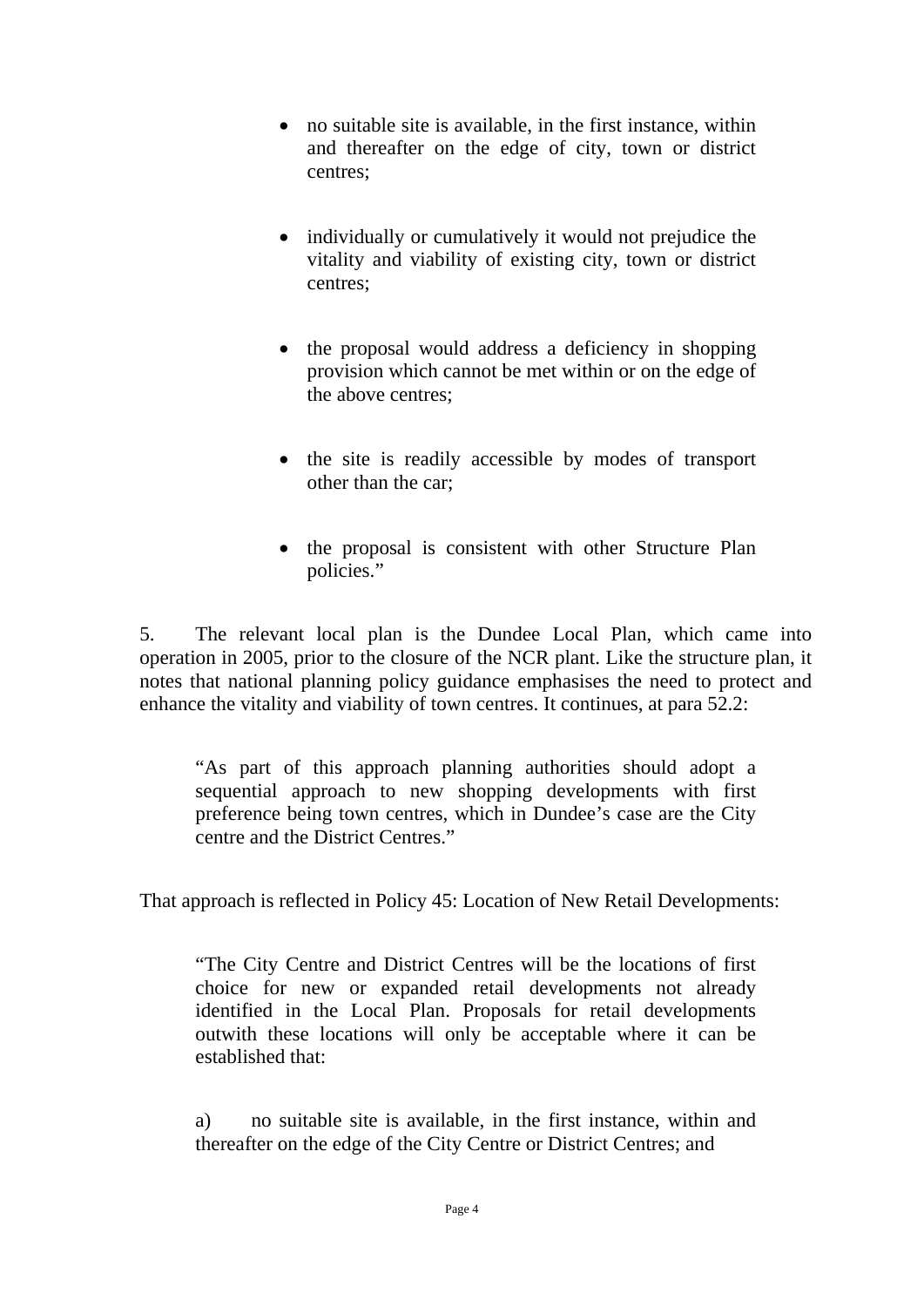b) individually or cumulatively it would not prejudice the vitality and viability of the City Centre or District Centres; and

c) the proposal would address a deficiency in shopping provision which cannot be met within or on the edge of these centres; and

d) the site is readily accessible by modes of transport other than the car; and

e) the proposal is consistent with other Local Plan policies."

6. It is also relevant to note the guidance given in NPPG 8, as revised in 1998, to which the retailing sections of the structure plan and the local plan referred. Under the heading "Sequential Approach", the guidance stated:

"12. Planning authorities and developers should adopt a sequential approach to selecting sites for new retail, commercial leisure developments and other key town centre uses … First preference should be for town centre sites, where sites or buildings suitable for conversion are available, followed by edge-of-centre sites, and only then by out-of-centre sites in locations that are, or can be made easily accessible by a choice of means of transport …

13. In support of town centres as the first choice, the Government recognises that the application of the sequential approach requires flexibility and realism from developers and retailers as well as planning authorities. In preparing their proposals developers and retailers should have regard to the format, design, scale of the development, and the amount of car parking in relation to the circumstances of the particular town centre. In addition they should also address the need to identify and assemble sites which can meet not only their requirements, but in a manner sympathetic to the town setting. As part of such an approach, they should consider the scope for accommodating the proposed development in a different built form, and where appropriate adjusting or sub-dividing large proposals, in order that their scale might offer a better fit with existing development in the town centre …

14. Planning authorities should also be responsive to the needs of retailers and other town centre businesses. In consultation with the private sector, they should assist in identifying sites in the town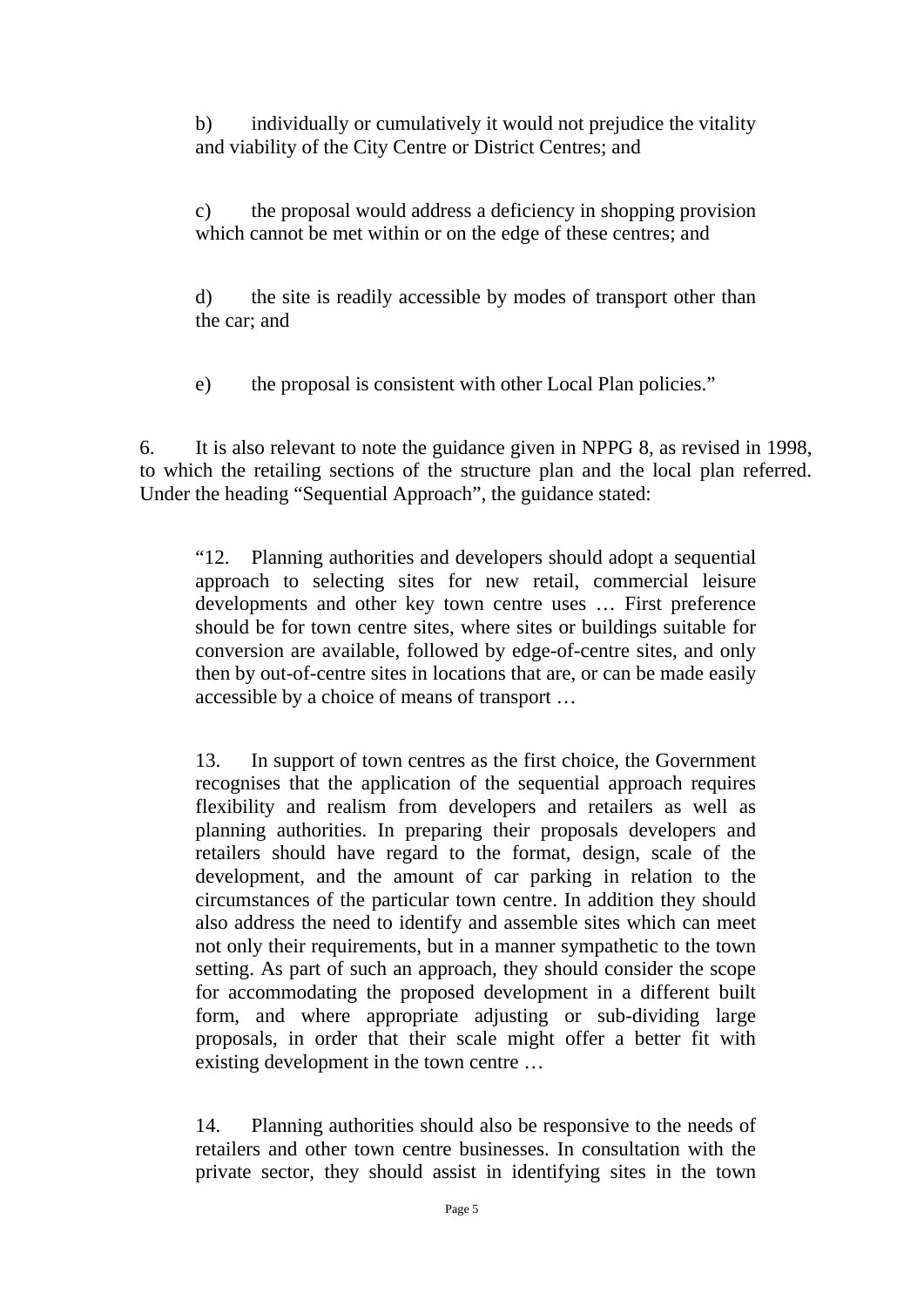centre which could be suitable and viable, for example, in terms of size and siting for the proposed use, and are likely to become available in a reasonable time …

15. Only if it can be demonstrated that all town centre options have been thoroughly addressed and a view taken on availability, should less central sites in out-of-centre locations be considered for key town centre uses. Where development proposals in such locations fall outwith the development plan framework, it is for developers to demonstrate that town centre and edge-of-centre options have been thoroughly assessed. Even where a developer, as part of a sequential approach, demonstrates an out-of-centre location to be the most appropriate, the impact on the vitality and viability of existing centres still has to be shown to be acceptable …"

#### *The consideration of the application*

7. The interveners' application was for planning permission to develop a foodstore, café and petrol filling station, with associated car parking, landscaping and infrastructure, including access roads. The proposals also involved improvements to the junction with the A90 (T), the upgrading of a pedestrian underpass, the provision of footpaths and cycle ways, and improvements to adjacent roadways. A significant proportion of the former NCR site lay outside the application site. It was envisaged that vehicular access to this land could be achieved using one of the proposed access roads.

8. In his report to the respondents, the Director of City Development advised that the application was contrary to certain aspects of the employment and retailing policies of the development plan. In relation to the employment policies, in particular, the proposal was contrary to policies which required the respondents to safeguard the NCR site for business use. The Director considered however that the application site was unlikely to be re-developed for business uses in the short term, and that its re-development as proposed would improve the development prospects of the remainder of the NCR site. In addition, the infrastructure improvements would provide improved access which would benefit all businesses in an adjacent industrial estate.

9. In relation to the retailing policies, the Director considered the application in the light of the criteria in Retailing Policy 4 of the structure plan. In relation to the first criterion he stated: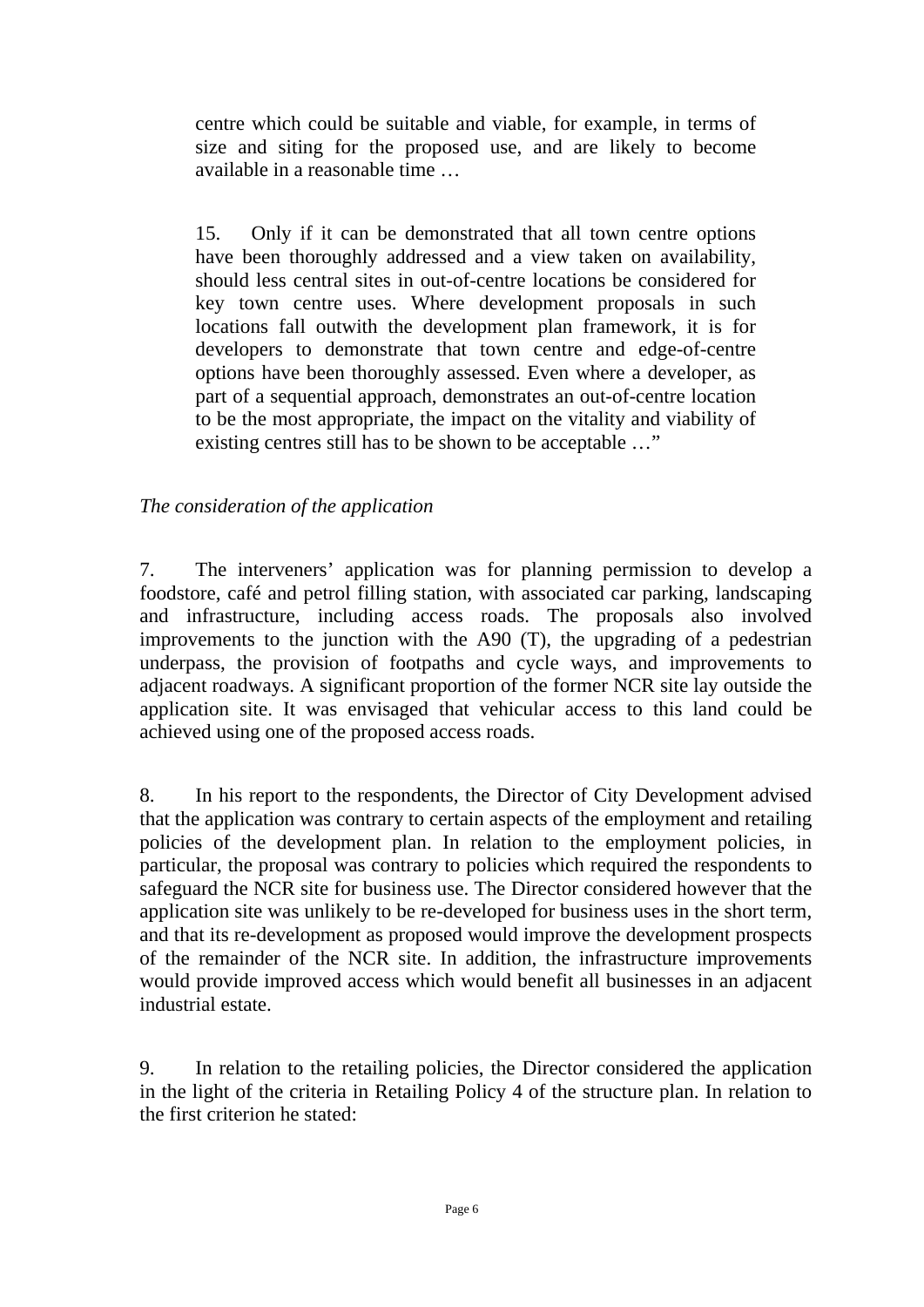"It must be demonstrated, in the first instance, that no suitable site is available for the development either within the city/district centres or, thereafter on the edge of these centres … While noting that the Lochee District Centre lies within the primary catchment area for the proposal, [the retail statement submitted on behalf of the interveners] examines the potential site opportunities in and on the edge of that centre and also at the Hilltown and Perth Road District Centres. The applicants conclude that there are no sites or premises available in or on the edge of existing centres capable of accommodating the development under consideration. Taking account of the applicant's argument it is accepted that at present there is no suitable site available to accommodate the proposed development."

In relation to the remaining criteria, the Director concluded that the proposed development was likely to have a detrimental effect on the vitality and viability of Lochee District Centre, and was therefore in conflict with the second criterion. The potential impact on Lochee could however be minimised by attaching conditions to any permission granted so as to restrict the size of the store, limit the type of goods for sale and prohibit the provision of concessionary units. The proposal was also considered to be in conflict with the third criterion: there was no deficiency in shopping provision which the proposal would address. The fourth criterion, concerned with accessibility by modes of transport other than the car, was considered to be met. Similar conclusions were reached in relation to the corresponding criteria in Policy 45 of the local plan.

10. In view of the conflict with the employment and retailing policies, the Director considered that the proposal did not fully comply with the provisions of the development plan. He identified however two other material considerations of particular significance. First, the proposed development would bring economic benefits to the city. The closure of the NCR factory had been a major blow to the economy, but the re-development of the application site would create more jobs than had been lost when the factory finally closed. The creation of additional employment opportunities within the city was considered to be a strong material consideration. Secondly, the development would also provide a number of planning benefits. There would be improvements to the strategic road network which would assist in the free flow of traffic along the A90 (T). The development would also assist in the re-development of the whole of the former NCR site through the provision of enhanced road access and the clearance of buildings from the site. The access improvements would also assist in the development of an economic development area to the west. These benefits were considered to be another strong material consideration.

11. The Director concluded that the proposal was not in accordance with the development plan, particularly with regard to the employment and retailing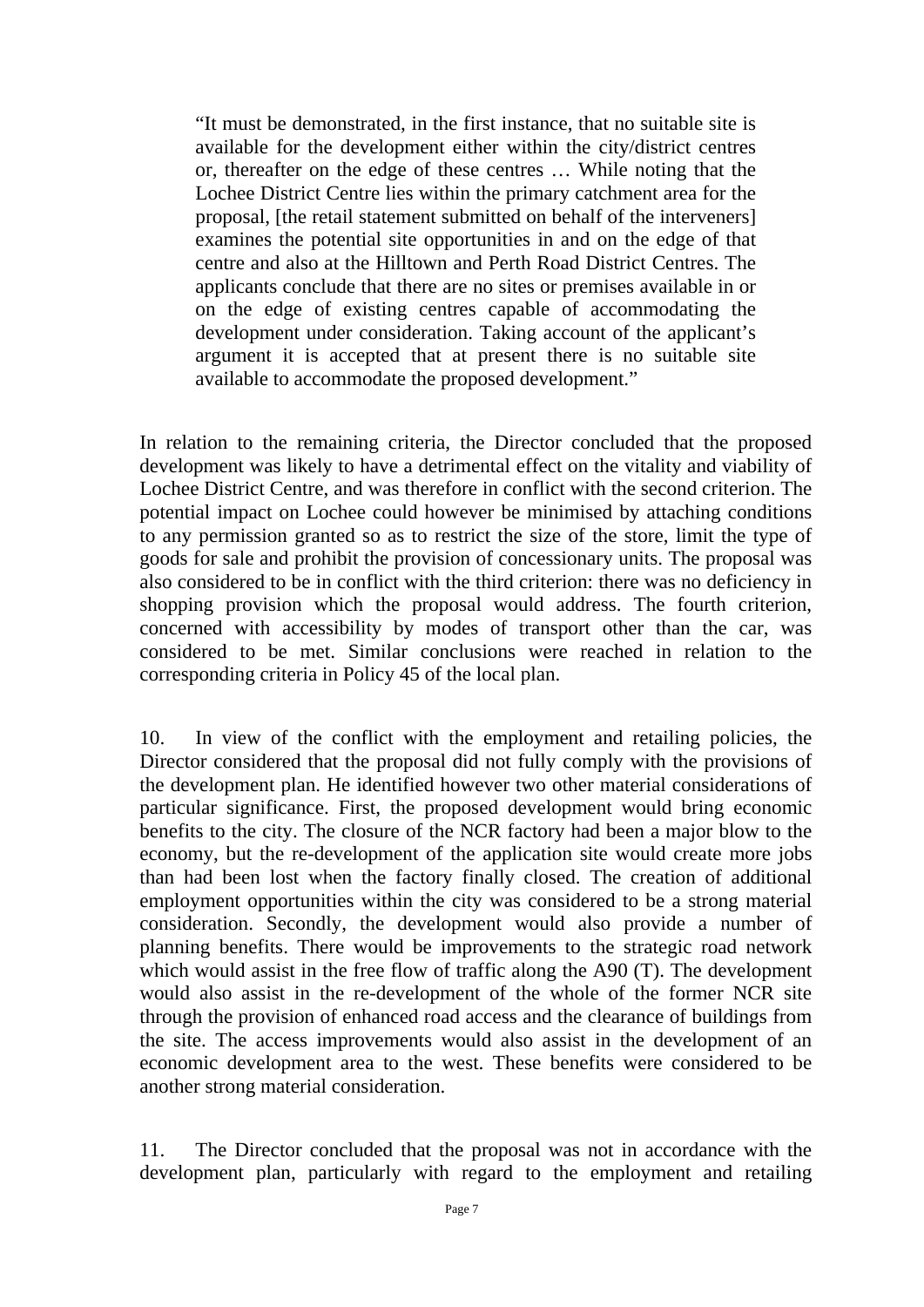policies. There were however other material considerations of sufficient weight to justify setting aside those policies and offering support for the development, subject to suitable conditions. He accordingly recommended that consent should be granted, subject to specified conditions.

12. The application was considered by the respondents' entire council sitting as the respondents' Development Quality Committee. After hearing submissions on behalf of the interveners and also on behalf of the appellants, the respondents decided to follow the Director's recommendation. The reasons which they gave for their decision repeated the Director's conclusions:

"It is concluded that the proposal does not undermine the core land use and environmental strategies of the development plan. The planning and economic benefits that would accrue from the proposed development would be important to the future development and viability of the city as a regional centre. These benefits are considered to be of a significant weight and sufficient to set aside the relevant provisions of the development plan."

#### *The present proceedings*

13. The submissions on behalf of the appellants focused primarily upon an alleged error of interpretation of the first criterion in Retailing Policy 4 of the structure plan, and of the equivalent criterion in Policy 45 of the local plan. If there was a dispute about the meaning of a development plan policy which the planning authority was bound to take into account, it was for the court to determine what the words were capable of meaning. If the planning authority attached a meaning to the words which they were not properly capable of bearing, then it made an error of law, and failed properly to understand the policy. In the present case, the Director had interpreted "suitable" as meaning "suitable for the development proposed by the applicant"; and the respondents had proceeded on the same basis. That was not however a tenable meaning. Properly interpreted, "suitable" meant "suitable for meeting identified deficiencies in retail provision in the area". Since no such deficiency had been identified, it followed on a proper interpretation of the plan that the first criterion did not require to be considered: it was inappropriate to undertake the sequential approach. The Director's report had however implied that the first criterion was satisfied, and that the proposal was to that extent in conformity with the sequential approach. The respondents had proceeded on that erroneous basis. They had thus failed to identify correctly the extent of the conflict between the proposal and the development plan. In consequence, their assessment of whether other material considerations justified a departure from the plan was inherently flawed.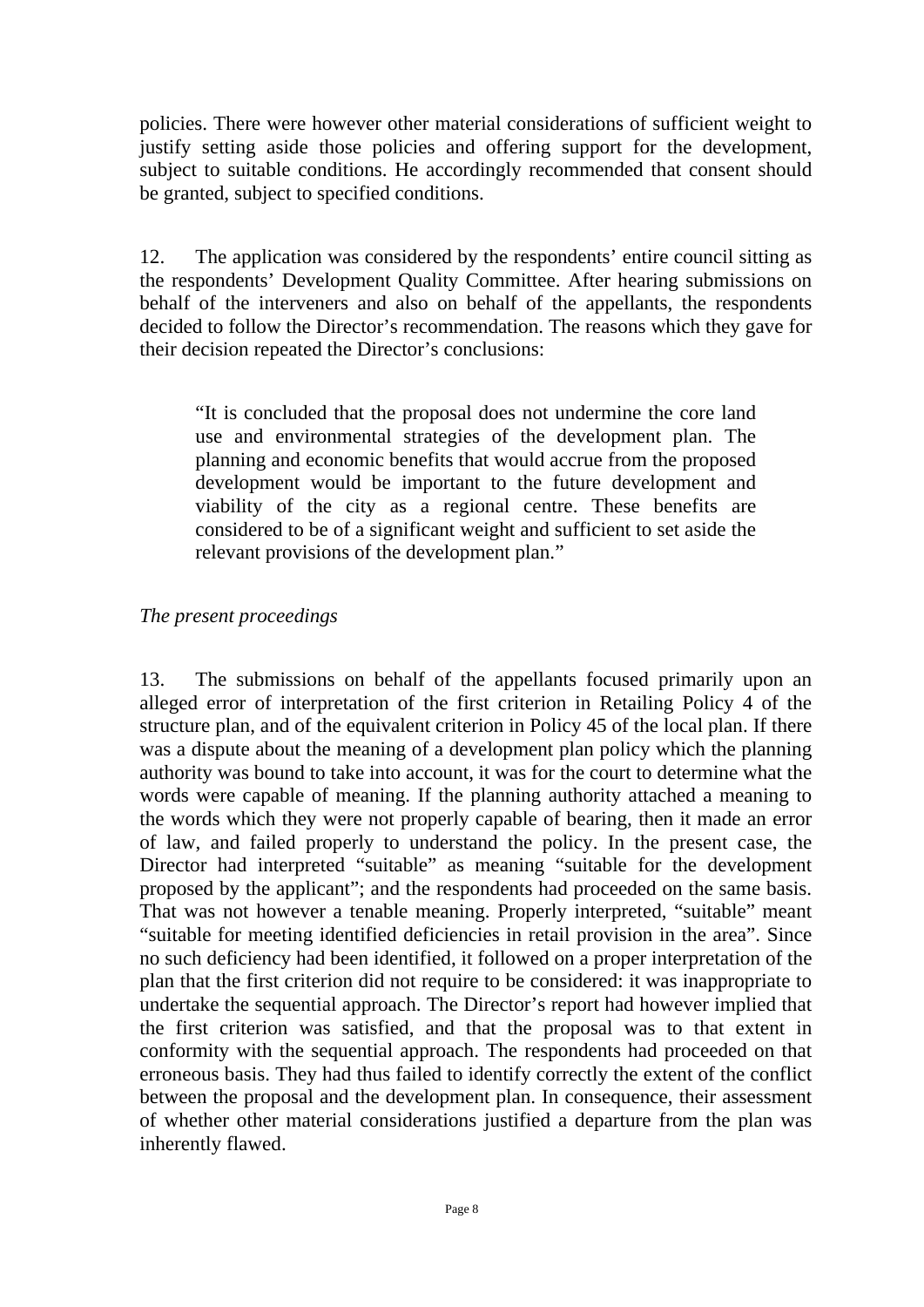14. The respondents had compounded their error, it was submitted, by treating the proposed development as definitive when assessing whether a "suitable" site was available. That approach permitted developers to drive a coach and horses through the sequential approach: they could render the policy nugatory by the simple expedient of putting forward proposals which were so large that they could only be accommodated outside town and district centres. In the present case, there was a site available in Lochee which was suitable for food retailing and which was sequentially preferable to the application site. The Lochee site had been considered as part of the assessment of the proposal, but had been found to be unsuitable because it could not accommodate the scale of development to which the interveners aspired.

15. In response, counsel for the respondents submitted that it was for the planning authority to interpret the relevant policy, exercising its planning judgment. Counsel accepted that, if there was a dispute about the meaning of the words in a policy document, it was for the court to determine as a matter of law what the words were capable of meaning. The planning authority would only make an error of law if it attached a meaning to the words which they were not capable of bearing. In the present case, the relevant policies required all the specified criteria to be satisfied. The respondents had proceeded on the basis that the proposal failed to accord with the second and third criteria. In those circumstances, the respondents had correctly concluded that the proposal was contrary to the policies in question. How the proposal had been assessed against the first criterion was immaterial.

16. So far as concerned the assessment of "suitable" sites, the interveners' retail statement reflected a degree of flexibility. There had been a consideration of all sites of at least 2.5 ha, whereas the application site extended to 6.68 ha. The interveners had also examined sites which could accommodate only food retailing, whereas their application had been for both food and non-food retailing. The Lochee site extended to only 1.45 ha, and could accommodate a store of only half the size proposed. It also had inadequate car parking. The Director, and the respondents, had accepted that it was not a suitable site for these reasons.

#### *Discussion*

17. It has long been established that a planning authority must proceed upon a proper understanding of the development plan: see, for example, *Gransden & Co Ltd v Secretary of State for the Environment* (1985) 54 P & CR 86, 94 per Woolf J, affd (1986) 54 P & CR 361; *Horsham DC v Secretary of State for the Environment*  (1991) 63 P & CR 219, 225-226 per Nolan LJ. The need for a proper understanding follows, in the first place, from the fact that the planning authority is required by statute to have regard to the provisions of the development plan: it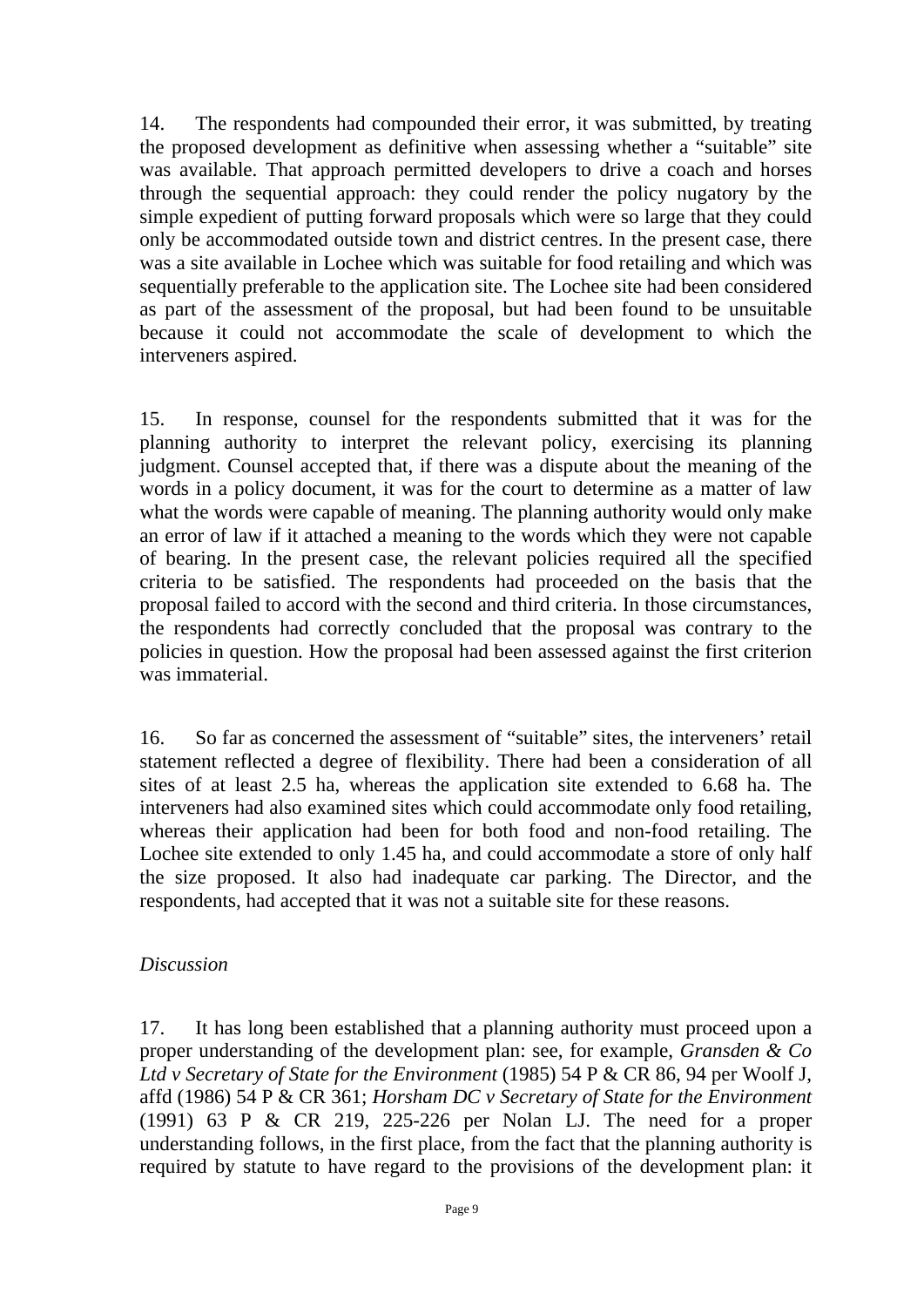cannot have regard to the provisions of the plan if it fails to understand them. It also follows from the legal status given to the development plan by section 25 of the 1997 Act. The effect of the predecessor of section 25, namely section 18A of the Town and Country (Planning) Scotland Act 1972 (as inserted by section 58 of the Planning and Compensation Act 1991), was considered by the House of Lords in the case of *City of Edinburgh Council v Secretary of State for Scotland* 1998 SC (HL) 33, [1997] 1 WLR 1447. It is sufficient for present purposes to cite a passage from the speech of Lord Clyde, with which the other members of the House expressed their agreement. At p 44, 1459, his Lordship observed:

"In the practical application of sec 18A it will obviously be necessary for the decision-maker to consider the development plan, identify any provisions in it which are relevant to the question before him and make a proper interpretation of them. His decision will be open to challenge if he fails to have regard to a policy in the development plan which is relevant to the application or fails properly to interpret it."

18. In the present case, the planning authority was required by section 25 to consider whether the proposed development was in accordance with the development plan and, if not, whether material considerations justified departing from the plan. In order to carry out that exercise, the planning authority required to proceed on the basis of what Lord Clyde described as "a proper interpretation" of the relevant provisions of the plan. We were however referred by counsel to a number of judicial dicta which were said to support the proposition that the meaning of the development plan was a matter to be determined by the planning authority: the court, it was submitted, had no role in determining the meaning of the plan unless the view taken by the planning authority could be characterised as perverse or irrational. That submission, if correct, would deprive sections 25 and 37(2) of the 1997 Act of much of their effect, and would drain the need for a "proper interpretation" of the plan of much of its meaning and purpose. It would also make little practical sense. The development plan is a carefully drafted and considered statement of policy, published in order to inform the public of the approach which will be followed by planning authorities in decision-making unless there is good reason to depart from it. It is intended to guide the behaviour of developers and planning authorities. As in other areas of administrative law, the policies which it sets out are designed to secure consistency and direction in the exercise of discretionary powers, while allowing a measure of flexibility to be retained. Those considerations point away from the view that the meaning of the plan is in principle a matter which each planning authority is entitled to determine from time to time as it pleases, within the limits of rationality. On the contrary, these considerations suggest that in principle, in this area of public administration as in others (as discussed, for example, in *R (Raissi) v Secretary of State for the Home Department* [2008] QB 836), policy statements should be interpreted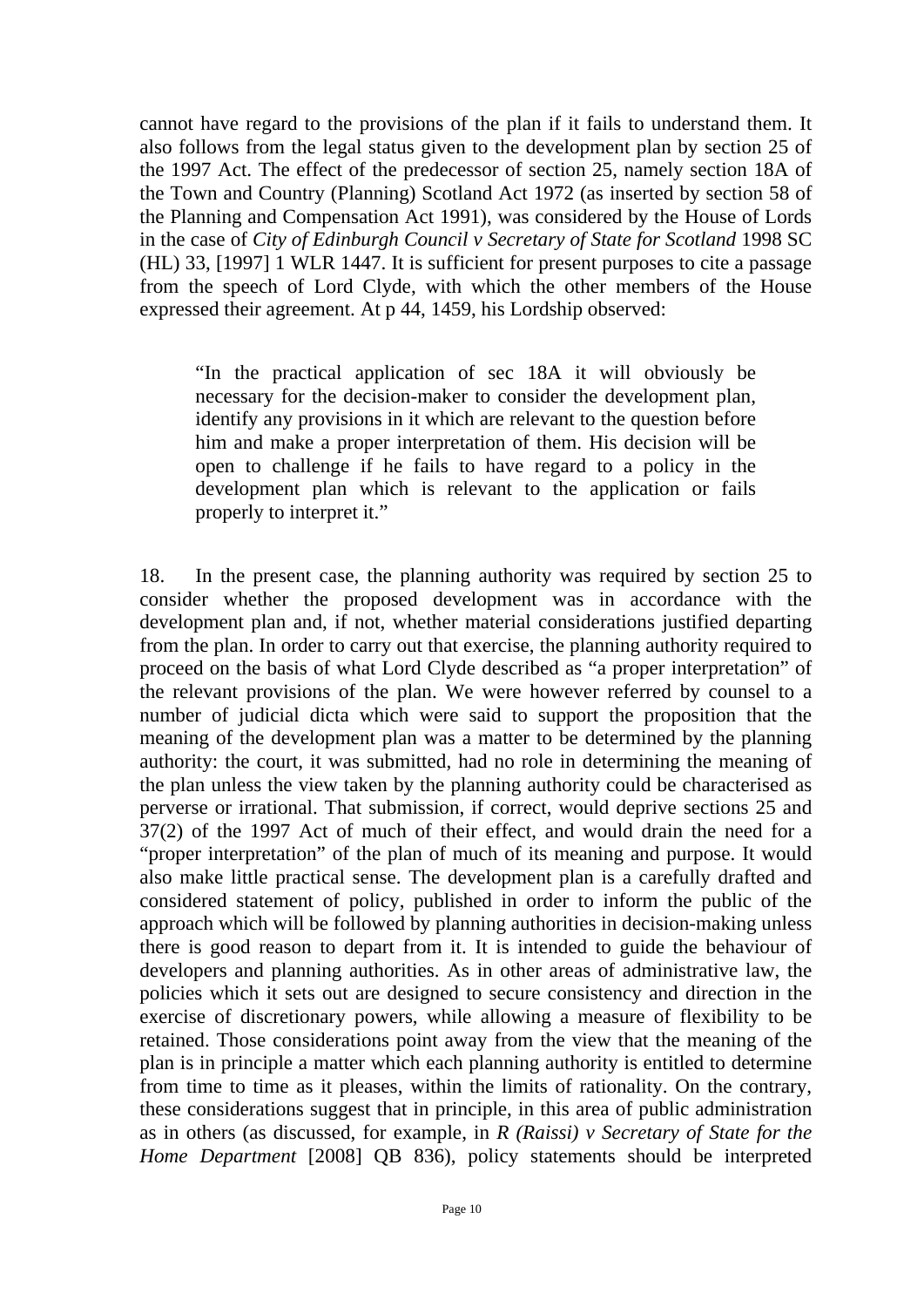objectively in accordance with the language used, read as always in its proper context.

19. That is not to say that such statements should be construed as if they were statutory or contractual provisions. Although a development plan has a legal status and legal effects, it is not analogous in its nature or purpose to a statute or a contract. As has often been observed, development plans are full of broad statements of policy, many of which may be mutually irreconcilable, so that in a particular case one must give way to another. In addition, many of the provisions of development plans are framed in language whose application to a given set of facts requires the exercise of judgment. Such matters fall within the jurisdiction of planning authorities, and their exercise of their judgment can only be challenged on the ground that it is irrational or perverse (*Tesco Stores Ltd v Secretary of State for the Environment* [1995] 1 WLR 759, 780 per Lord Hoffmann). Nevertheless, planning authorities do not live in the world of Humpty Dumpty: they cannot make the development plan mean whatever they would like it to mean.

20. The principal authority referred to in relation to this matter was the judgment of Brooke LJ in *R v Derbyshire County Council, Ex p Woods* [1997] JPL 958 at 967. Properly understood, however, what was said there is not inconsistent with the approach which I have described. In the passage in question, Brooke LJ stated:

"If there is a dispute about the meaning of the words included in a policy document which a planning authority is bound to take into account, it is of course for the court to determine as a matter of law what the words are capable of meaning. If the decision maker attaches a meaning to the words they are not properly capable of bearing, then it will have made an error of law, and it will have failed properly to understand the policy."

By way of illustration, Brooke LJ referred to the earlier case of *Northavon DC v Secretary of State for the Environment* [1993] JPL 761, which concerned a policy applicable to "institutions standing in extensive grounds". As was observed, the words spoke for themselves, but their application to particular factual situations would often be a matter of judgment for the planning authority. That exercise of judgment would only be susceptible to review in the event that it was unreasonable. The latter case might be contrasted with the case of *R (Heath and Hampstead Society) v Camden LBC* [2008] 2 P & CR 233, where a planning authority's decision that a replacement dwelling was not "materially larger" than its predecessor, within the meaning of a policy, was vitiated by its failure to understand the policy correctly: read in its context, the phrase "materially larger" referred to the size of the new building compared with its predecessor, rather than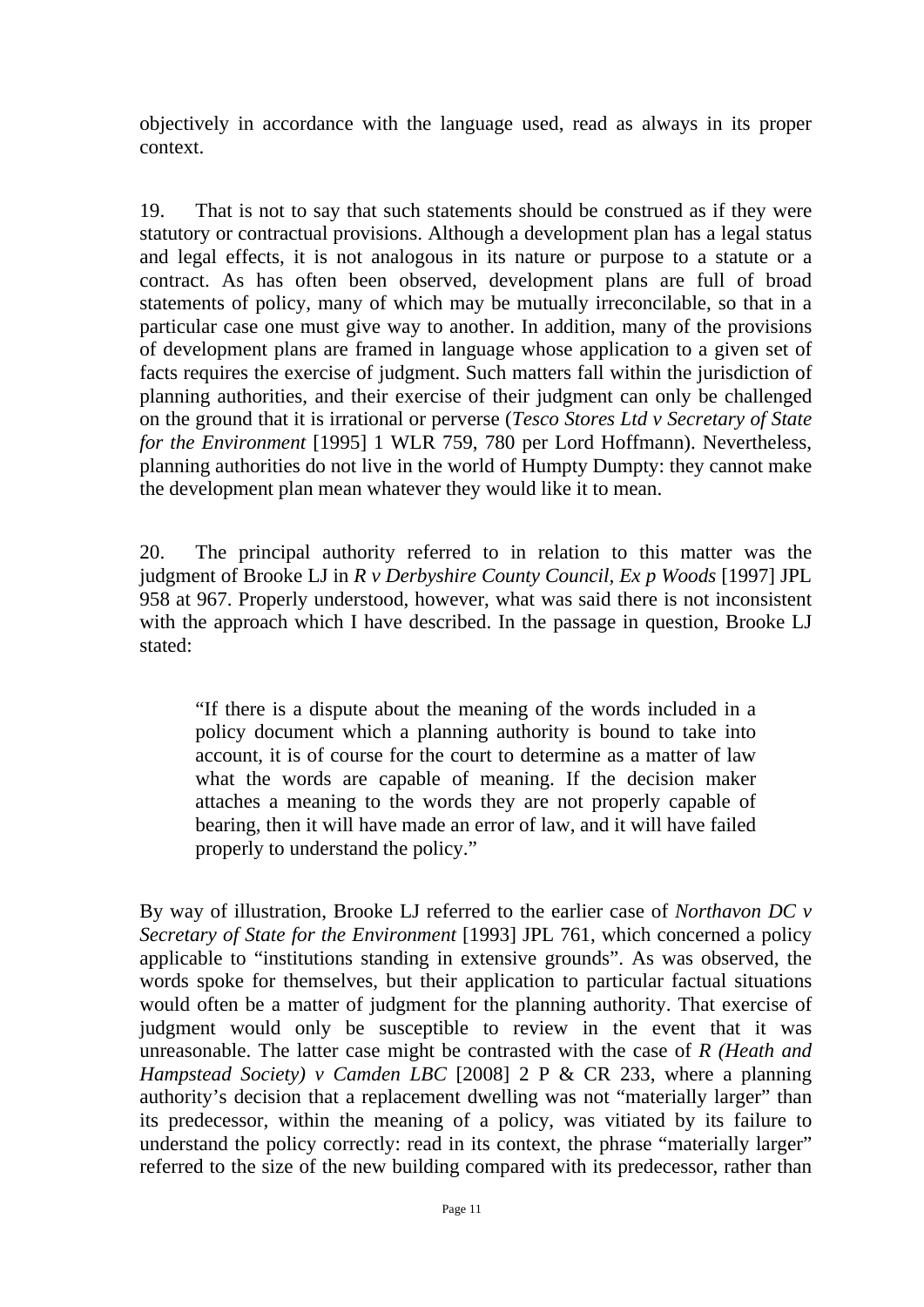requiring a broader comparison of their relative impact, as the planning authority had supposed. Similarly in *City of Edinburgh Council v Scottish Ministers* 2001 SC 957 the reporter's decision that a licensed restaurant constituted "similar licensed premises" to a public house, within the meaning of a policy, was vitiated by her misunderstanding of the policy: the context was one in which a distinction was drawn between public houses, wine bars and the like, on the one hand, and restaurants, on the other.

21. A provision in the development plan which requires an assessment of whether a site is "suitable" for a particular purpose calls for judgment in its application. But the question whether such a provision is concerned with suitability for one purpose or another is not a question of planning judgment: it is a question of textual interpretation, which can only be answered by construing the language used in its context. In the present case, in particular, the question whether the word "suitable", in the policies in question, means "suitable for the development proposed by the applicant", or "suitable for meeting identified deficiencies in retail provision in the area", is not a question which can be answered by the exercise of planning judgment: it is a logically prior question as to the issue to which planning judgment requires to be directed.

22. It is of course true, as counsel for the respondents submitted, that a planning authority might misconstrue part of a policy but nevertheless reach the same conclusion, on the question whether the proposal was in accordance with the policy, as it would have reached if it had construed the policy correctly. That is not however a complete answer to a challenge to the planning authority's decision. An error in relation to one part of a policy might affect the overall conclusion as to whether a proposal was in accordance with the development plan even if the question whether the proposal was in conformity with the policy would have been answered in the same way. The policy criteria with which the proposal was considered to be incompatible might, for example, be of less weight than the criteria which were mistakenly thought to be fulfilled. Equally, a planning authority might misconstrue part of a policy but nevertheless reach the same conclusion as it would otherwise have reached on the question whether the proposal was in accordance with the development plan. Again, however, that is not a complete answer. Where it is concluded that the proposal is not in accordance with the development plan, it is necessary to understand the nature and extent of the departure from the plan which the grant of consent would involve in order to consider on a proper basis whether such a departure is justified by other material considerations.

23. In the present case, the Lord Ordinary rejected the appellants' submissions on the basis that the interpretation of planning policy was always primarily a matter for the planning authority, whose assessment could be challenged only on the basis of unreasonableness: there was, in particular, more than one way in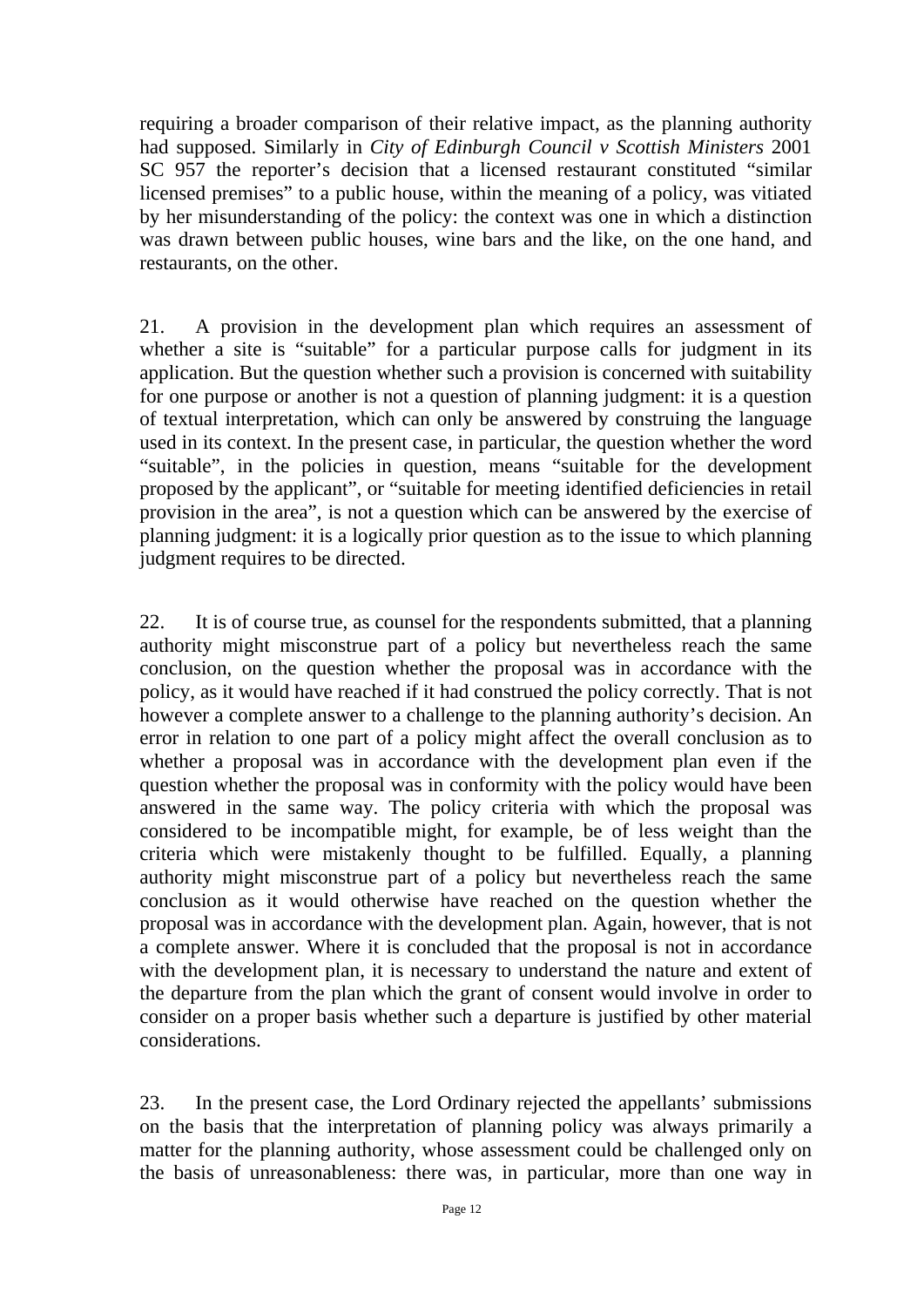which the sequential approach could reasonably be applied ([2010] CSOH 128, para 23). For the reasons I have explained, that approach does not correctly reflect the role which the court has to play in the determination of the meaning of the development plan. A different approach was adopted by the Second Division: since, it was said, the proposal was in head-on conflict with the retail and employment policies of the development plan, and the sequential approach offered no justification for it, a challenge based upon an alleged misapplication of the sequential approach was entirely beside the point (2011 SC 457, [2011] CSIH 9, para 38). For the reasons I have explained, however, even where a proposal is plainly in breach of policy and contrary to the development plan, a failure properly to understand the policy in question may result in a failure to appreciate the full extent or significance of the departure from the development plan which the grant of consent would involve, and may consequently vitiate the planning authority's determination. Whether there has in fact been a misunderstanding of the policy, and whether any such misunderstanding may have led to a flawed decision, has therefore to be considered.

24. I turn then to the question whether the respondents misconstrued the policies in question in the present case. As I have explained, the appellants' primary contention is that the word "suitable", in the first criterion of Retailing Policy 4 of the structure plan and the corresponding Policy 45 of the local plan, means "suitable for meeting identified deficiencies in retail provision in the area", whereas the respondents proceeded on the basis of the construction placed upon the word by the Director of City Development, namely "suitable for the development proposed by the applicant". I accept, subject to a qualification which I shall shortly explain, that the Director and the respondents proceeded on the latter basis. Subject to that qualification, it appears to me that they were correct to do so, for the following reasons.

25. First, that interpretation appears to me to be the natural reading of the policies in question. They have been set out in paras 4 and 5 above. Read short, Retailing Policy 4 of the structure plan states that proposals for new or expanded out of centre retail developments will only be acceptable where it can be established that a number of criteria are satisfied, the first of which is that "no suitable site is available" in a sequentially preferable location. Policy 45 of the local plan is expressed in slightly different language, but it was not suggested that the differences were of any significance in the present context. The natural reading of each policy is that the word "suitable", in the first criterion, refers to the suitability of sites for the proposed development: it is the proposed development which will only be acceptable at an out of centre location if no suitable site is available more centrally. That first reason for accepting the respondents' interpretation of the policy does not permit of further elaboration.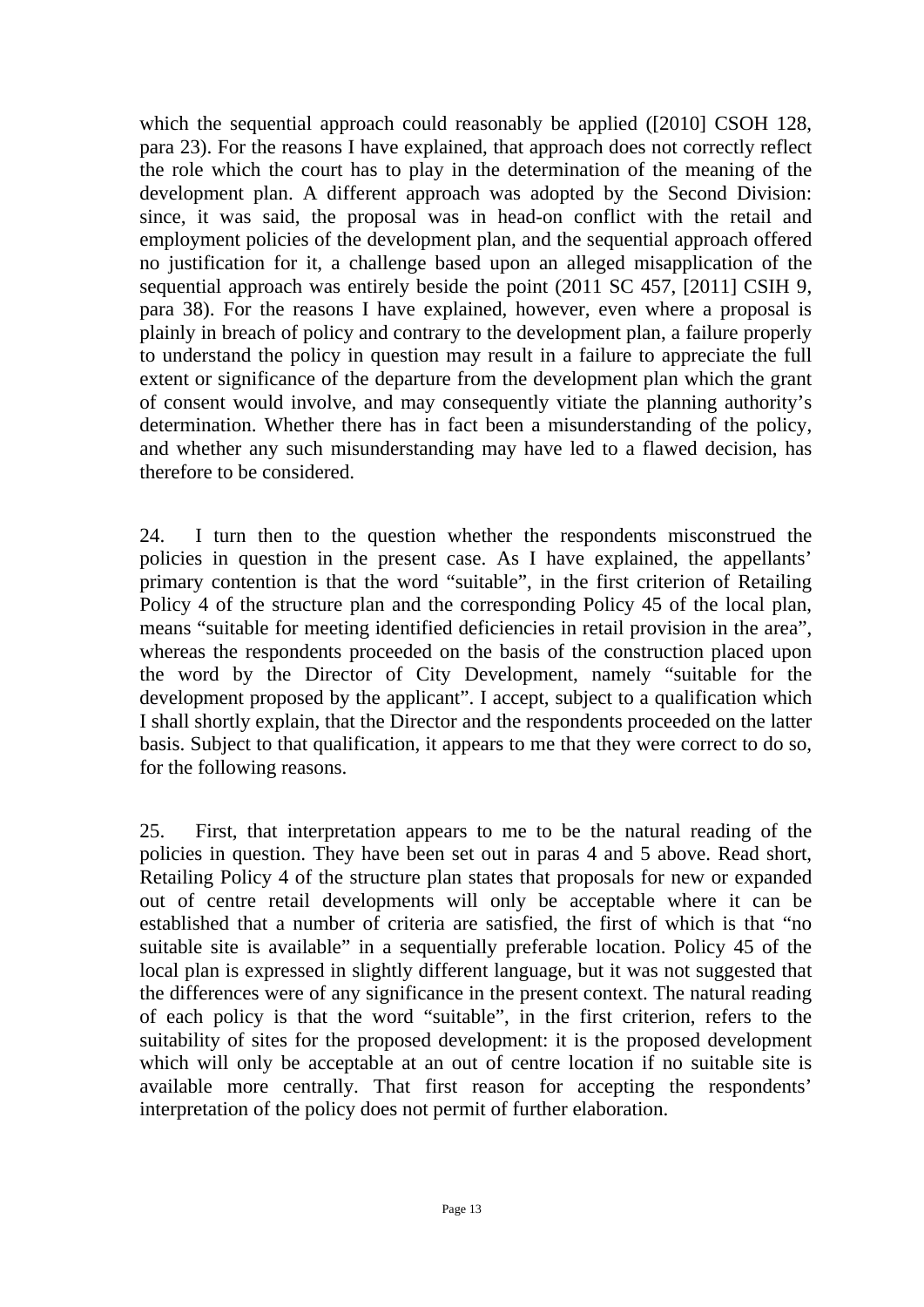26. Secondly, the interpretation favoured by the appellants appears to me to conflate the first and third criteria of the policies in question. The first criterion concerns the availability of a "suitable" site in a sequentially preferable location. The third criterion is that the proposal would address a deficiency in shopping provision which cannot be met in a sequentially preferable location. If "suitable" meant "suitable for meeting identified deficiencies in retail provision", as the appellants contend, then there would be no distinction between those two criteria, and no purpose in their both being included.

27. Thirdly, since it is apparent from the structure and local plans that the policies in question were intended to implement the guidance given in NPPG 8 in relation to the sequential approach, that guidance forms part of the relevant context to which regard can be had when interpreting the policies. The material parts of the guidance are set out in para 6 above. They provide further support for the respondents' interpretation of the policies. Paragraph 13 refers to the need to identify sites which can meet the requirements of developers and retailers, and to the scope for accommodating the proposed development. Paragraph 14 advises planning authorities to assist the private sector in identifying sites which could be suitable for the proposed use. Throughout the relevant section of the guidance, the focus is upon the availability of sites which might accommodate the proposed development and the requirements of the developer, rather than upon addressing an identified deficiency in shopping provision. The latter is of course also relevant to retailing policy, but it is not the issue with which the specific question of the suitability of sites is concerned.

28. I said earlier that it was necessary to qualify the statement that the Director and the respondents proceeded, and were correct to proceed, on the basis that "suitable" meant "suitable for the development proposed by the applicant". As paragraph 13 of NPPG 8 makes clear, the application of the sequential approach requires flexibility and realism from developers and retailers as well as planning authorities. The need for flexibility and realism reflects an inbuilt difficulty about the sequential approach. On the one hand, the policy could be defeated by developers' and retailers' taking an inflexible approach to their requirements. On the other hand, as Sedley J remarked in *R v Teesside Development Corporation, Ex p William Morrison Supermarket plc and Redcar and Cleveland BC* [1998] JPL 23, 43, to refuse an out-of-centre planning consent on the ground that an admittedly smaller site is available within the town centre may be to take an entirely inappropriate business decision on behalf of the developer. The guidance seeks to address this problem. It advises that developers and retailers should have regard to the circumstances of the particular town centre when preparing their proposals, as regards the format, design and scale of the development. As part of such an approach, they are expected to consider the scope for accommodating the proposed development in a different built form, and where appropriate adjusting or sub-dividing large proposals, in order that their scale may fit better with existing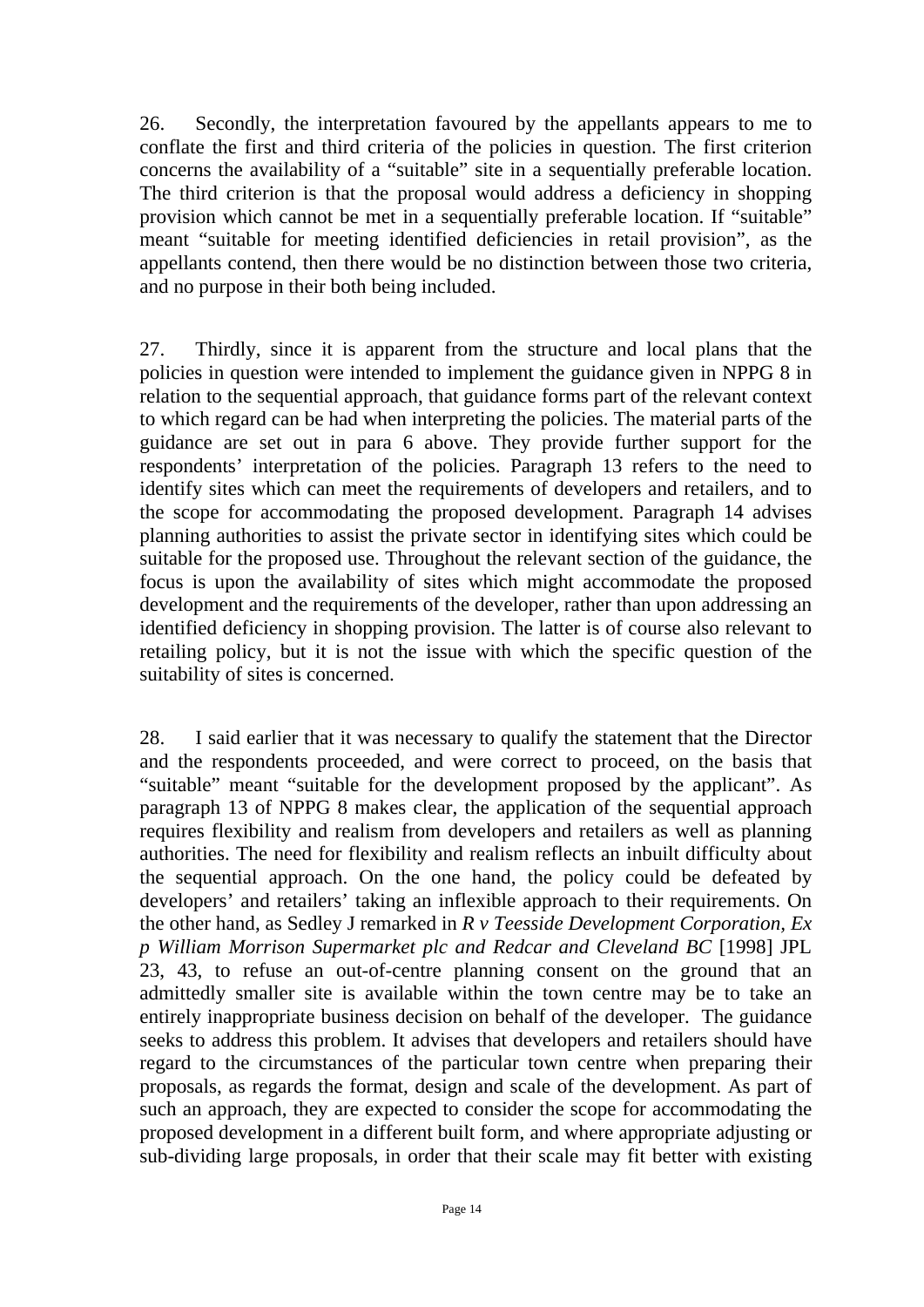development in the town centre. The guidance also advises that planning authorities should be responsive to the needs of retailers. Where development proposals in out-of-centre locations fall outside the development plan framework, developers are expected to demonstrate that town centre and edge-of-centre options have been thoroughly assessed. That advice is not repeated in the structure plan or the local plan, but the same approach must be implicit: otherwise, the policies would in practice be inoperable.

29. It follows from the foregoing that it would be an over-simplification to say that the characteristics of the proposed development, such as its scale, are necessarily definitive for the purposes of the sequential test. That statement has to be qualified to the extent that the applicant is expected to have prepared his proposals in accordance with the recommended approach: he is, for example, expected to have had regard to the circumstances of the particular town centre, to have given consideration to the scope for accommodating the development in a different form, and to have thoroughly assessed sequentially preferable locations on that footing. Provided the applicant has done so, however, the question remains, as Lord Glennie observed in *Lidl UK GmbH v Scottish Ministers* [2006] CSOH 165, para 14, whether an alternative site is suitable for the proposed development, not whether the proposed development can be altered or reduced so that it can be made to fit an alternative site.

30. In the present case, it is apparent that a flexible approach was adopted. The interveners did not confine their assessment to sites which could accommodate the development in the precise form in which it had been designed, but examined sites which could accommodate a smaller development and a more restricted range of retailing. Even taking that approach, however, they did not regard the Lochee site vacated by the appellants as being suitable for their needs: it was far smaller than they required, and its car parking facilities were inadequate. In accepting that assessment, the respondents exercised their judgment as to how the policy should be applied to the facts: they did not proceed on an erroneous understanding of the policy.

31. Finally, I would observe that an error by the respondents in interpreting their policies would be material only if there was a real possibility that their determination might otherwise have been different. In the particular circumstances of the present case, I am not persuaded that there was any such possibility. The considerations in favour of the proposed development were very powerful. They were also specific to the particular development proposed: on the information before the respondents, there was no prospect of any other development of the application site, or of any development elsewhere which could deliver equivalent planning and economic benefits. Against that background, the argument that a different decision might have been taken if the respondents had been advised that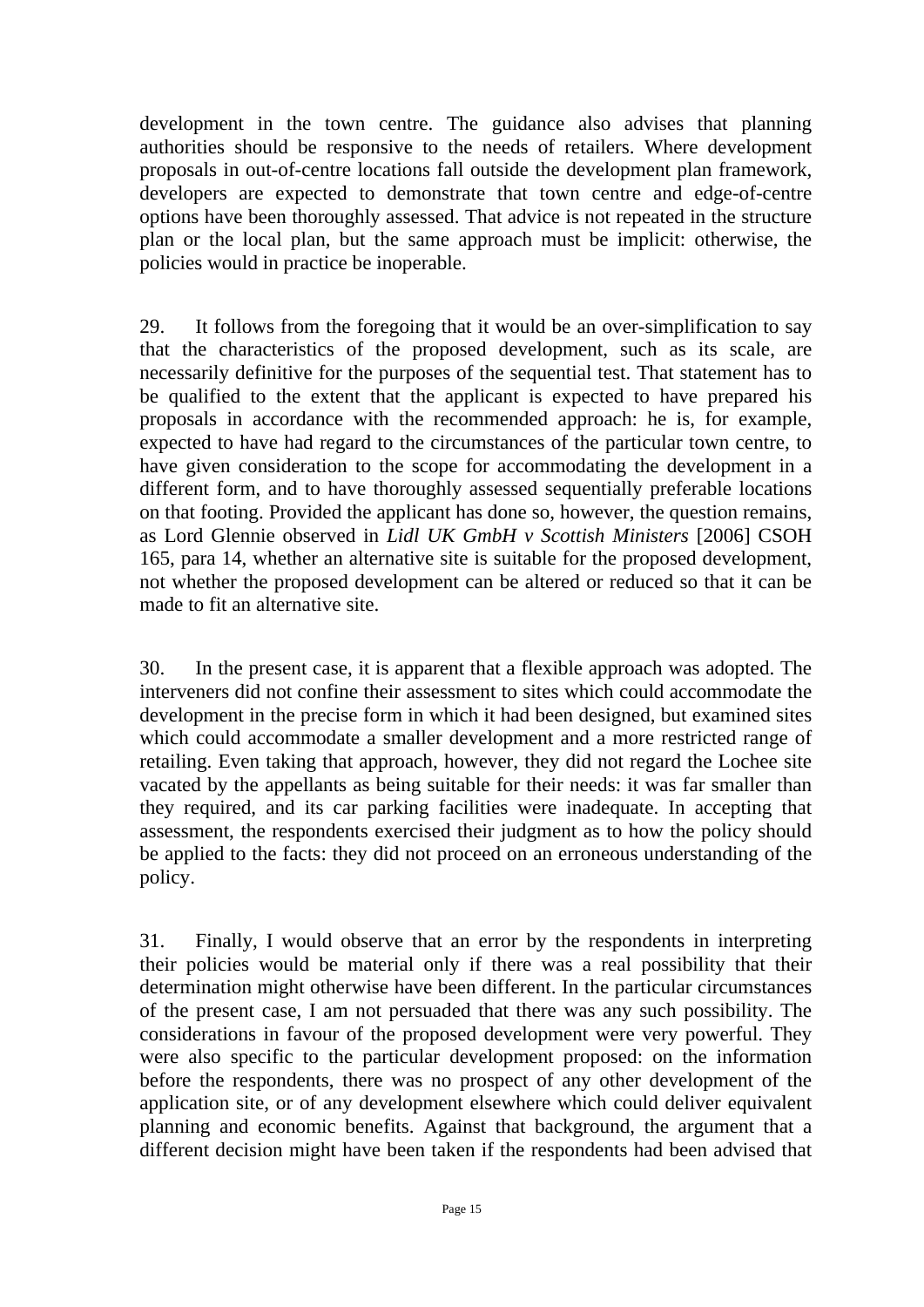the first criterion in the policies in question did not arise, rather than that criterion had been met, appears to me to be implausible.

#### *Conclusion*

32. For these reasons, and those given by Lord Hope, with which I am in entire agreement, I would dismiss the appeal.

### **LORD HOPE**

33. The question that lies at the heart of this case is whether the respondents acted unlawfully in their interpretation of the sequential approach which both the structure plan and the relevant local plan required them to adopt to new retail developments within their area. According to that approach, proposals for new or expanded out of centre developments of this kind are acceptable only where it can be established, among other things, that no suitable site is available, in the first instance, within and thereafter on the edge of city, town or district centres. Is the test as to whether no suitable site is available in these locations, when looked at sequentially, to be addressed by asking whether there is a site in each of them in turn which is suitable for the proposed development? Or does it direct attention to the question whether the proposed development could be altered or reduced so as to fit into a site which is available there as a location for this kind of development?

34. The sequential approach is described in National Planning Policy Guidance Policy 8, *Town Centres and Retailing*, para 5.2 as a fundamental principle of NPPG 8. In *R v Rochdale Metropolitan Borough Council, Ex p Milne*, 31 July 2000, not reported, paras 48-49, Sullivan J said that it was not unusual for development plan polices to pull in different directions and, having regard to what Lord Clyde said about the practical application of the statutory rule in *City of Edinburgh v Secretary of State for Scotland* 1998 SC (HL) 33 at p 44, that he regarded as untenable the proposition that if there was a breach of any one policy in a development plan a proposed development could not be said to be "in accordance with the plan". In para 52 he said that the relative importance of a given policy to the overall objectives of the development plan was essentially a matter for the judgment of the local planning authority and that a legalistic approach to the interpretation of development plan policies was to be avoided.

35. I see no reason to question these propositions, to which Mr Kingston QC for the appellants drew our attention in his reply to Mr Armstrong's submissions for the respondents. But I do not think that they are in point in this case. We are concerned here with a particular provision in the planning documents to which the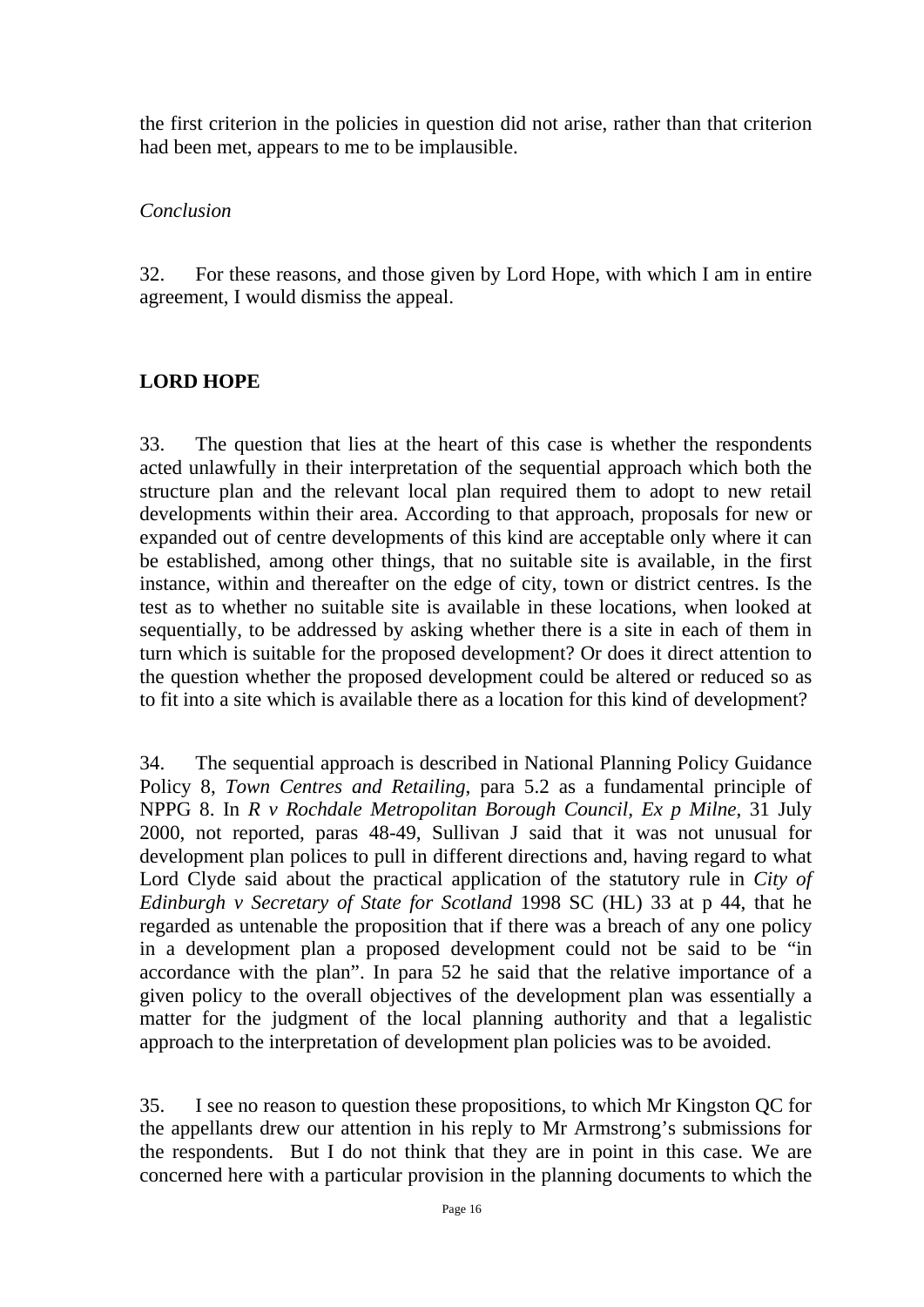respondents are required to have regard by the statute. The meaning to be given to the crucial phrase is not a matter that can be left to the judgment of the planning authority. Nor, as the Lord Ordinary put it in his opinion at [2010] CSOH 128, para 23, is the interpretation of the policy which it sets out primarily a matter for the decision maker. As Mr Thomson for the interveners pointed out, the challenge to the respondents' decision to follow the Director's recommendation and approve the proposed development is not that it was *Wednesbury* unreasonable but that it was unlawful. I agree with Lord Reed that the issue is one of law, reading the words used objectively in their proper context.

36. In *Lidl UK GmbH v The Scottish Ministers* [2006] CSOH 165 the appellants appealed against a decision of the Scottish Ministers to refuse planning permission for a retail unit to be developed on a site outwith Irvine town centre. The relevant provision in the local plan required the sequential approach to be adopted to proposals for new retail development out with the town centre boundaries. Among the criteria that had to be satisfied was the requirement that no suitable sites were available, or could reasonably be made available, in or on the edge of existing town centres. In other words, town centre sites were to be considered first before edge of centre or out of town sites. The reporter held that the existing but soon to be vacated Lidl town centre site was suitable for the proposed development, although it was clear as a matter of fact that this site could not accommodate it. In para 13 Lord Glennie noted that counsel for the Scottish Ministers accepted that a site would be "suitable" in terms of the policy only if it was suitable for, or could accommodate, the development as proposed by the developer. In para 14 he said that the question was whether the alternative town centre site was suitable for the proposed development, not whether the proposed development could be altered or reduced so that it could fit in to it.

37. Mr Kingston submitted that Lord Glennie's approach would rob the sequential approach of all its force, and in the Inner House it was submitted that his decision proceeded on a concession by counsel which ought not to have been made: [2011] CSIH 9, 2011 SC 457, para 31. But I think that Lord Glennie's interpretation of the phrase was sound and that counsel was right to accept that it had the meaning which she was prepared to give to it. The wording of the relevant provision in the local plan in that case differed slightly from that with which we are concerned in this case, as it included the phrase "or can reasonably be made available". But the question to which it directs attention is the same. It is the proposal for which the developer seeks permission that has to be considered when the question is asked whether no suitable site is available within or on the edge of the town centre.

38. The context in which the word "suitable" appears supports this interpretation. It is identified by the opening words of the policy, which refer to "proposals for new or expanded out of centre retail developments" and then set out